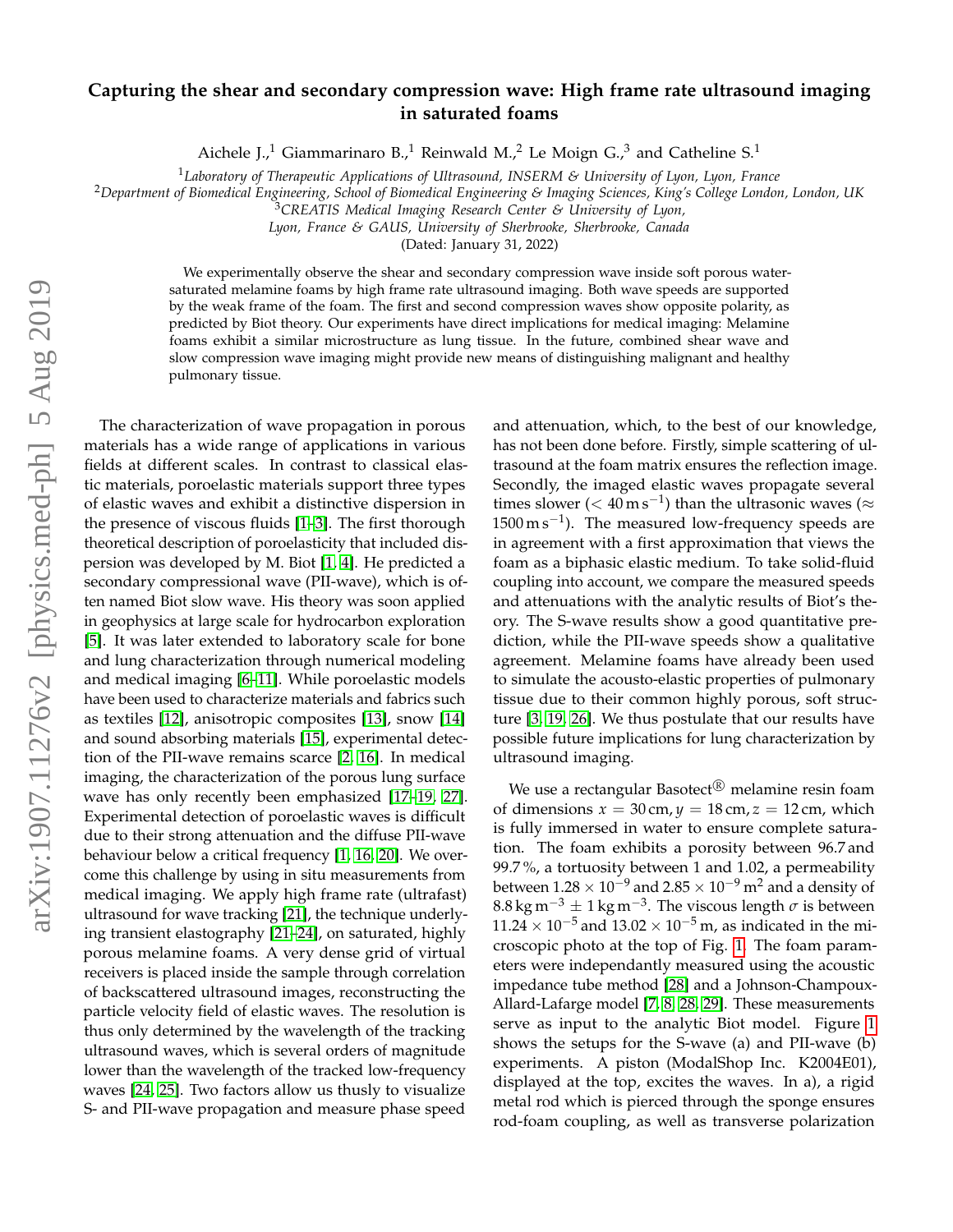

<span id="page-1-0"></span>FIG. 1. Schematic experimental setups of the S-wave (a) and PII-wave excitation (b). Blue arrows signify the polarization of particle motion and red arrows the direction of wave propagation. At the center top, a microscopic photo of the investigated melamine foam is displayed. c) Ultrafast ultrasound imaging principle: The particle velocity maps are retrieved through correlation of subsequent ultrasound images.

 $(u<sub>z</sub>)$  of the wave. Excitation is achieved in two ways. Firstly, through a pulse and secondly, through a frequency sweep from 60 to 650 Hz. The excited S-wave propagates along x-dimension (*kx*) exposing a slight angle due to imperfect alignment of the rod. In b), a rigid plastic plate at the end of a rod excites the compression wave on the upper foam surface and ensures longitudinal polarization. The induced vibration is a Heaviside step function. We undertake three experiments with different excitation amplitudes. In both setups, particle and rod motion are along the z-dimension. The imaging device is a 128-element L7-4 (Philips) ultrasound probe centered at 5 MHz. Fig. [1c](#page-1-0)) schematically indicates the probe position below the foam and the z-polarization of the ultrasonic waves. The probe is connected to an ultrafast ultrasound scanner (Verasonics Vantage $TM$ ) which works at 3000 (S-wave) and 2000 (PII-wave) frames per second. Each frame is obtained through emission of plane waves as in [\[21\]](#page-5-1) and beamforming of the backscattered signals. In order to visualize the wave propagation, we apply phase-based motion estimation [\[30\]](#page-5-7) on subsequent ultrasound frames. Similar to Doppler ultrasound techniques, the retrieved phase difference gives the relative displacement on the micrometer scale. Due to the finite size of our sample, reflections from the opposite boundary can occur. Therefore, we apply a directional filter [\[31\]](#page-5-8) in the  $k_x - k_y - f$  domain of the full 2D wavefield [\[34\]](#page-5-9). For setup [1a](#page-1-0)) (S-wave) the filter effect is negligible, but for setup [1b](#page-1-0)) (P-wave), a reflection at the boundary opposite of the excitation plate is

attenuated (see Ref. [\[32\]](#page-5-10) and [\[33\]](#page-5-11)). The resulting relative displacement for setup [1b](#page-1-0)) is a superposition of the primary compression wave (PI) and the PII-wave. Thus, we additionally apply a spatial gradient in z-direction to isolate the PII-wave displacement.



<span id="page-1-1"></span>FIG. 2. Experimental wave-fields for the setups in Fig. [1.](#page-1-0) a) Snapshots at three time-steps of a propagating S-wave pulse (top) and PII-wave step (bottom). The top row shows the particle velocity and the bottom its z-gradient. b) Corresponding time-space representation by summation orthogonal to x (top) and z (bottom). In the top row, the S-wave (S) and in the bottom row, the first (PI) and secondary compression wave (PII) can be identified.  $u_z$  - Direction of particle motion.  $k_{x/z}$  -Direction of wave propagation. The displacement films are in Ref. [\[32\]](#page-5-10) and the unfiltered PII-wave snapshots in Ref. [\[33\]](#page-5-11).

Three displacement snapshots of the S- and PII-wave are shown in Fig. [2a](#page-1-1)). The top row is an example of the wave propagation induced by shear excitation as schematically shown in Fig. [1a](#page-1-0)). The blue color signifies particle motion  $u<sub>z</sub>$  towards the probe. A comparison of the wave-fields shows that the plane wave front propagates in the positive x-direction  $(k_x)$ . The bottom row displays the PII-wave for 6, 7 and 8 ms. It is excited at the top and propagates with decreasing amplitude in positive z-direction (*kz*). A summation along the z-dimension for the transverse setup, and along the xdimension for the longitudinal setup, result in the spacetime representations of Fig. [2b](#page-1-1)). They show, that the S- and PII-wave are propagating over the whole length at near constant speed. The PII-wave (PII) is well separated and of opposite polarity from the direct arrival (PI) at 2.5 ms. A time-of-flight measurement through slope fitting gives a group velocity of  $14.7 \text{ m s}^{-1}$  (S-wave) and 14.4 m s<sup>-1</sup> (PII-wave). The central frequency is approximately 220 Hz for the S-wave, and 120 Hz for the PIIwave. These values suggest that both speed are governed by the low elastic modulus of the foam. The simplest porous foam model is an uncoupled biphasic medium with a weak frame supporting the S- and PII-wave. In this case, the PI-wave is supported by an in-compressible fluid, which circulates freely through the open pores.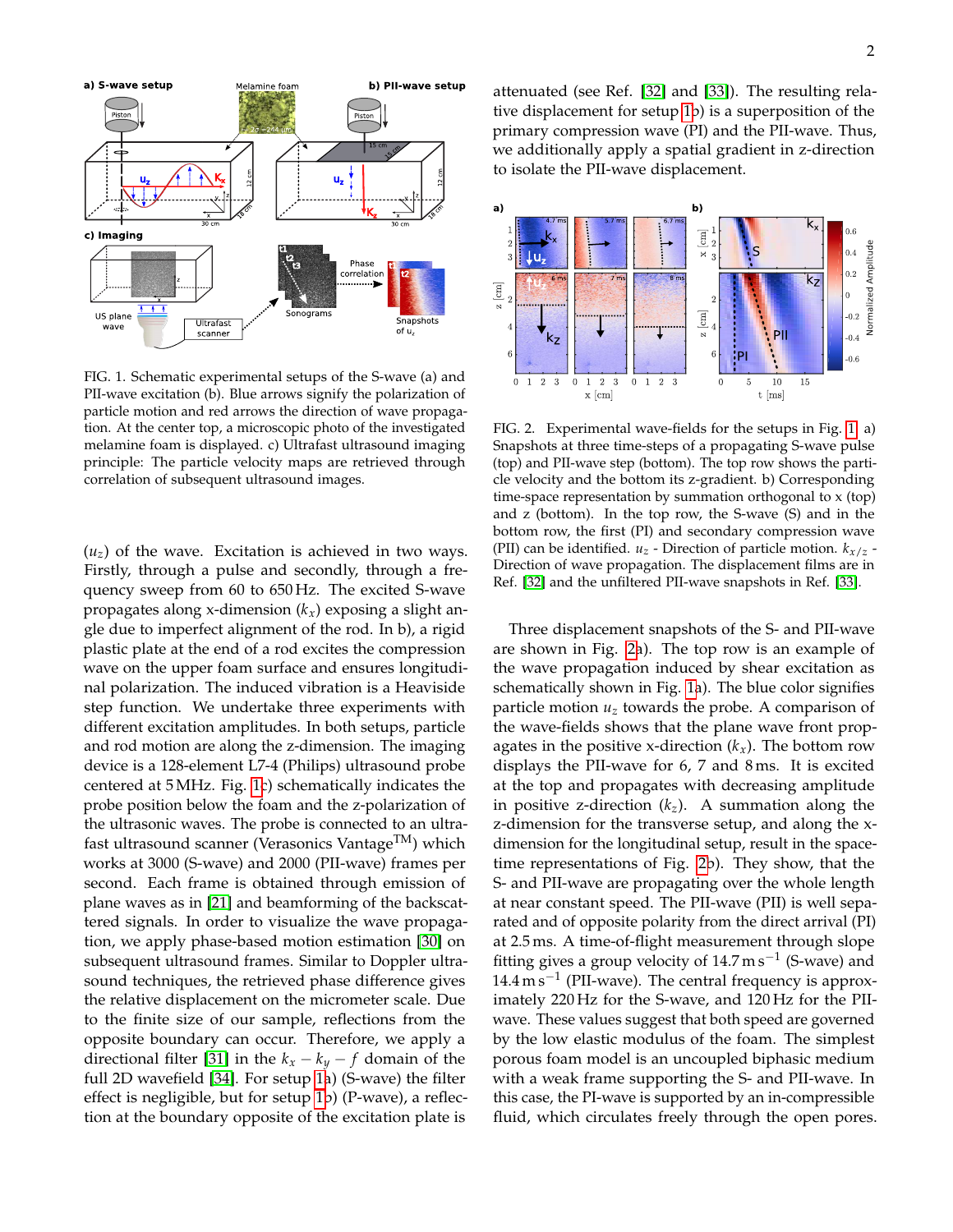The porous compressibility is that of the foam matrix, and its first Lamé parameter  $\lambda_0$  is very small compared to the shear modulus  $\mu_0$ . Hence, the compression wave speeds  $v_{n1,2}$  become:

$$
\begin{cases}\n v_{p1} = \sqrt{\frac{\lambda_f}{\rho_f}} & ; \lambda_f > \mu_f \\
 v_{p2} = \sqrt{\frac{(\lambda_0 + 2\mu_0)}{\rho_0}} \approx \sqrt{\frac{2\mu_0}{\rho_0}} \approx \sqrt{2}v_s & ; \lambda_0 < < \mu_0\n\end{cases}\n\tag{1}
$$

with  $\lambda_0$ ,  $\mu_0$  and  $\lambda_f$ ,  $\mu_f$  being the first and second Lamé parameters of the drained sponge and the fluid.  $\rho_0 = \rho_{mineral}(1 - \phi)$  is the density of the the drained sponge, *ρ<sup>f</sup>* the fluid density, *v<sup>s</sup>* the S-wave speed and *φ* is porosity. This approximation is in accordance with Ref. [\[35\]](#page-5-12) who investigated the quasi-static behavior of hydrogels. To assess the dispersion of the observed waves, we apply a fast Fourier transformation and recover the phase velocity and attenuation from the imaginary and real part of the complex signal. For the S-wave, we use a frequency sweep. For the PII-wave, reflections from the boundaries and mode conversions prohibit the exploitation of a chirp, hence we use the Heaviside displayed in Fig. [2.](#page-1-1) Its −10 dB bandwidth is limited from 50 to 150 Hz. The phase velocity is directly deduced from a linear fit of the phase value along the propagation dimension. We use a Ransac algorithm [\[36\]](#page-5-13) and display values with a *R* <sup>2</sup> of 0.98 and minimum 70 % inliers. The speed measurements of the S- and PII-wave in their shared frequency band are displayed in Fig. [3a](#page-2-0)). Both curves are monotonously increasing with frequency. To verify Equation [1](#page-1-1) we use a sixth-order polynomial fit (blue line) and its 95 % confidence interval as input data. The resulting PII-wave speeds (black line) and its 95 % confidence interval (gray zone) show that the PII-wave experimental data lie within the prediction of Equation experimental data ile within the prediction or Equation<br>[1,](#page-1-1) with a ratio of approximately  $\sqrt{2}$  with the S-wave speeds. Figure [3b](#page-2-0)) shows the entire frequency range of the measured S-wave speeds.

The elastic model for Equation [1](#page-1-1) cannot account for viscous dissipation. Consequently, we compare the measured dispersion with a second approach, the Biot theory [\[1\]](#page-4-0). This theory uses continuum mechanics to model a solid matrix saturated by a viscous fluid. The Biot dispersion and PII-wave result from the coupling of fluid and solid displacement [\[1,](#page-4-0) [4,](#page-4-2) [6,](#page-4-4) [38–](#page-5-14) [42\]](#page-5-15). One drawback is that the theory requires nine parameters. We reduced the degrees of freedom to two by fixing the porous parameters to the values measured by the acoustic impedance tube method in air:  $\phi = 0.99\%$ ,  $\alpha_{\infty} = 1.02$ ,  $k_0 = 12.76 \times 10^{-10} \,\text{m}^2$ ,  $\rho = 8.8 \,\text{kg}\,\text{m}^{-3} \pm 1 \,\text{kg}\,\text{m}^{-3}$ ,  $BW = \phi$  (Biot-Willis coefficient), and the fluid parameters to literature values for water:  $E_{fl} = 2.15 \times 10^9$  kPa (fluid Young's modulus) and fluid viscosity  $\eta_f = 1.3 \times 10^{-3}$  Pa s. We optimize the



<span id="page-2-0"></span>FIG. 3. Experimental and theoretical dispersion. a) Experimental S-wave (blue dots) and PII-wave (red circles) speeds. A sixth-order polynomial fit (blue solid line) of the full frequency band and its 95 % confidence interval give *vs* for Equation [1.](#page-1-1) The resulting PII-wave speeds (black solid line) and its 95 % confidence interval (gray zone) are displayed. The PII-wave results are the average of three experiments with the maximum deviation indicated by the error bars. b) Experimental S-wave (blue dots) and analytic Biot S- (blue line) and PII-wave (red dashed line).

two remaining elastic parameters within literature values of 0.276 to 0.44 for Poisson's ratio and 30 to 400 kPa for Young's modulus [\[6,](#page-4-4) [15,](#page-4-9) [43](#page-5-16)[–45\]](#page-5-17). To avoid local minima, we first run a parameter sweep in the literature bounds and use the best fit as input to an unconstrained least squares optimization, described in [\[46\]](#page-5-18). The resulting Poisson's ratio is 0.39 and the Young's modulus 303 kPa. However, it should be noted that the optimization is not very sensitive to the Poisson's ratio. For example, a 10 % increase in Poisson's ratio, results in a *R* <sup>2</sup> of 0.998 between the optimal S-wave solution and the deviation. However, the PII-wave is sensitive to the Poisson's ratio with a *R* <sup>2</sup> of 0.783. In contrast, both waves exhibit a similar sensitivity with a *R* <sup>2</sup> of 0.975 (S-wave) and 0.979 (PII-wave) for a 10 % increase in Young's modulus. For a detailed sensitivity analysis see Ref. [\[47\]](#page-5-19). The analytic Swave curve resulting from the minimization is displayed in Fig. [3b](#page-2-0)). It shows good agreement ( $R^2 = 0.808$ ) with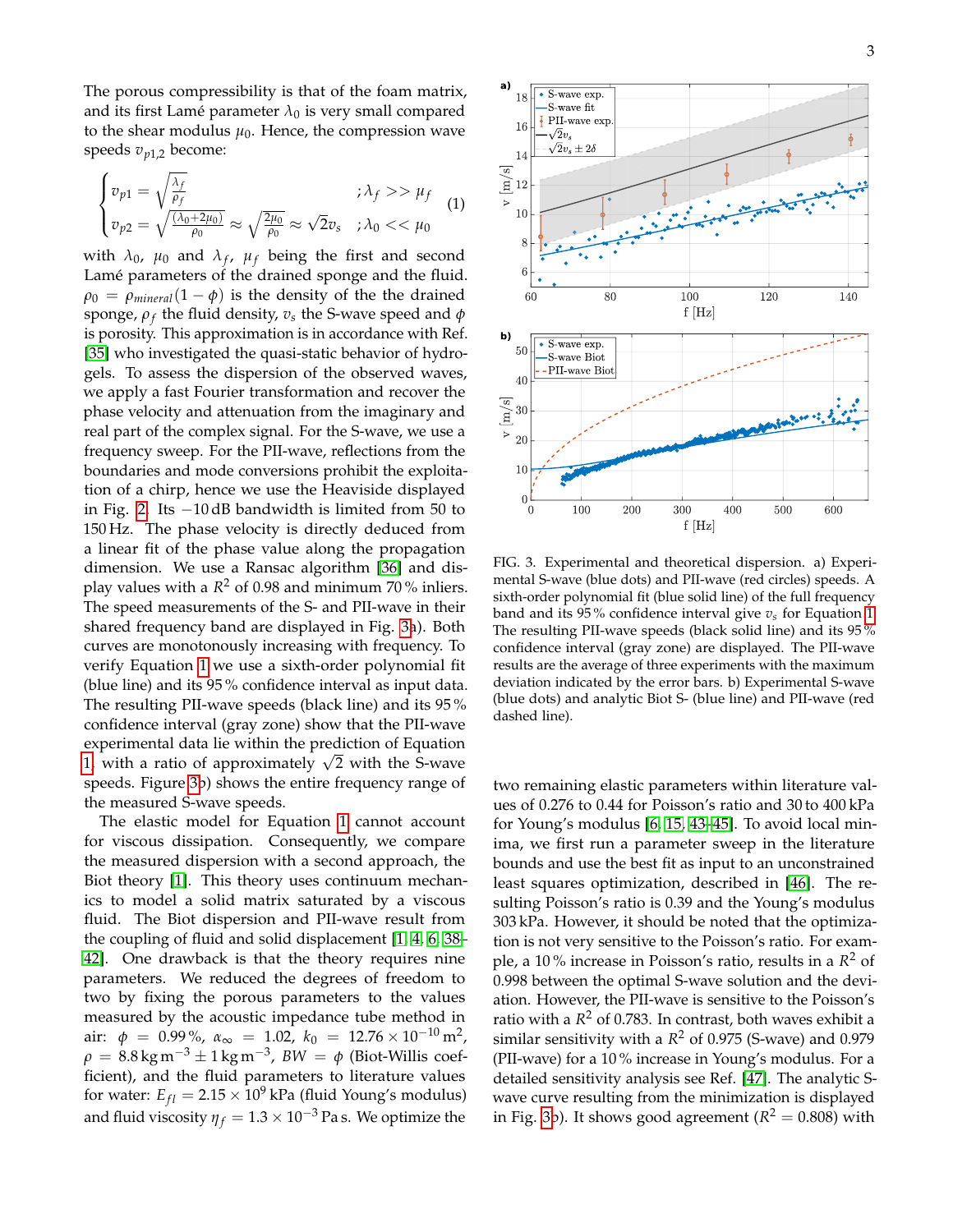the experimental values between 120 and 600 Hz. Below this frequency, wave guiding, present if the wavelength exceeds the dimension of particle motion [\[37\]](#page-5-20), and not taken into account by Biot's infinite medium, might lower the measured speeds. Biot's model overestimates the experimental PII-speeds, but exhibits the same trend. Furthermore, it predicts that the PII-displacements of the solid and fluid constituent are of opposite sign while they are phase locked for the PI-wave [\[1,](#page-4-0) [48\]](#page-5-21). This leads the PI and PII arrivals to be out-of-phase [\[49,](#page-5-22) [50\]](#page-5-23), which is confirmed by the time-space representation of Fig. [2b](#page-1-1)). Ultrasound imaging measures the solid displacement only, hence the displacement of PI (blue) and PII (red) is out-of-phase. The phase opposition [\[49\]](#page-5-22) and the measured positive PII-dispersion are strong arguments to exclude the presence of a bar wave  $(S_0$ -mode). It should be pointed out, that there is a crucial difference between previous interpretations of the PII-wave [\[2,](#page-4-10) [49,](#page-5-22) [50\]](#page-5-23) and this study. In geophysics and bone characterization, the PII-wave travels close to the fluid sound speed and the PI-wave close to the sound speed of the rigid skeleton. In contrast to that, our results indicate that the PII-wave speed is governed by the weak frame of the foam and the PI-wave propagates at the speed of sound in water. An equivalent interpretation was given by Ref. [\[16\]](#page-4-11) for experiments in porous granular media [\[51\]](#page-5-24).

To verify the dispersion results we compare them to attenuation, which for plane waves is described by [\[25\]](#page-5-3):

$$
A(x + \Delta x) = A(x)e^{-\alpha(\omega)\Delta x}
$$
 (2)

where  $\omega$  is angular frequency,  $\alpha(\omega)$  is attenuation coefficient, *A* is amplitude and *x* is measurement direction. The top left inset in Fig. [4](#page-4-17) shows the logarithmic amplitude decrease with distance at one frequency of the S-wave. The bottom right inset shows the decrease at the central frequency of the PII-wave. The difference between these experimental curves and the expected linear decrease reflects the difficulties to conduct attenuation measurement by ultrafast ultrasound imaging [\[25\]](#page-5-3). We apply a logarithmic fit of the amplitude with distance to retrieve the attenuation coefficient at each frequency, using the RANSAC algorithm described earlier. The resulting attenuation, displayed in Fig. [4,](#page-4-17) monotonously increases with frequency.

Attenuation and velocity of plane waves can be related through the bidirectional Kramers-Kronig (K-K) relations. They relate the real and imaginary part of any complex causal response function [\[52\]](#page-5-25), which we use to verify our experimental results. While the original relations are integral functions that require a signal of infinite bandwidth, Ref. [\[53–](#page-5-26)[55\]](#page-5-27) developed a derivative form that is applicable on bandlimited data and has previously been applied by Ref. [\[56\]](#page-5-28) on S-wave dispersion. Following Ref. [\[25,](#page-5-3) [57\]](#page-5-29), the attenuation in complex media is observed to follow a frequency power law:

$$
\alpha(\omega) = \alpha_0 + \alpha_1 \; \omega^y \tag{3}
$$

and can be related to velocity by [\[54,](#page-5-30) [55\]](#page-5-27):

$$
\frac{1}{c(\omega)} - \frac{1}{c(\omega_0)} =
$$
\n
$$
\begin{cases}\n\alpha_1 \tan(\frac{\pi}{2}y)(\omega^{y-1} - \omega_0^{y-1}) & ; 0 \le y \le 2 \\
\frac{-2}{\pi} \alpha_1 \ln \frac{\omega}{\omega_0} & ; y = 1\n\end{cases}
$$
\n(4)

where  $\omega_0$  is a reference frequency,  $\alpha_1$  and  $\gamma$  are fitting parameters and  $\alpha_0$  is an offset, typically observed in soft tissues [\[56,](#page-5-28) [58\]](#page-5-31). Since velocity measurements by ultrafast ultrasound imaging are less error prone than attenuation measurements [\[25\]](#page-5-3), we use Equation [4](#page-2-0) to predict attenuation from velocity. A least squares fit gives the exponent *y* and the attenuation constant  $\alpha_1$  that minimizes Equation [4](#page-2-0) for different reference frequencies. The resulting attenuation model is  $\alpha(\omega) = 21 * \omega^{0.29}$  [Np m<sup>-1</sup>], with a reference frequency of 413 Hz and a *R* 2 larger 0.98 for frequencies between 120 Hz and 650 Hz. The attenuation exponent  $y = 0.29$  is an expected value for S-waves in biological tissues [\[57,](#page-5-29) [59\]](#page-5-32). The K-K relations do not take into account the offset  $\alpha_0$ . It is introduced by minimizing the least squares of Equation [3](#page-2-0) and the attenuation measurements. The resulting attenuation curve with  $\alpha_0 = -119 \,\mathrm{Np\,m^{-1}}$  is displayed in Fig. [4.](#page-4-17) It shows a significant agreement with the attenuation measurements ( $R^2 = 0.9016$ ) and Biot predictions  $(R^2 = 0.9274)$ . The successful K-K prediction implies that guided waves have little influence on our measurements above 120 Hz. The remaining misfit might stem from out-of-plane particle motion, which can introduce an error on amplitude measures by ultrafast ultrasound imaging [\[25\]](#page-5-3). Furthermore, the low-frequency elastic wave is imaged in the near-field, where it does not show a power law amplitude decrease due to the coupling of transverse and rotational particle motion [\[60\]](#page-5-33). The good agreement between the experimental and theoretical S-wave dispersion and attenuation indicates that the observed S-wave attenuation is due to the interaction between the solid and the viscous fluid. The PII-wave attenuation of the three experiments converges only at the central frequency of  $120 \text{ Hz} \approx 16 \text{ Np m}^{-1}$ ). Below this frequency, the measurements are taken on less than two wavelengths of wave propagation and consequently, the exponential amplitude decrease cannot be ensured [\[60\]](#page-5-33). A reason for the failure of the Biot theory to quantitatively predict the observed PII-wave dispersion could be viscoelasticity and anisotropy of the foam matrix itself [\[44,](#page-5-34) [61\]](#page-5-35). The Biot theory and the model of Equation [1](#page-1-1) have different implications at low frequencies. The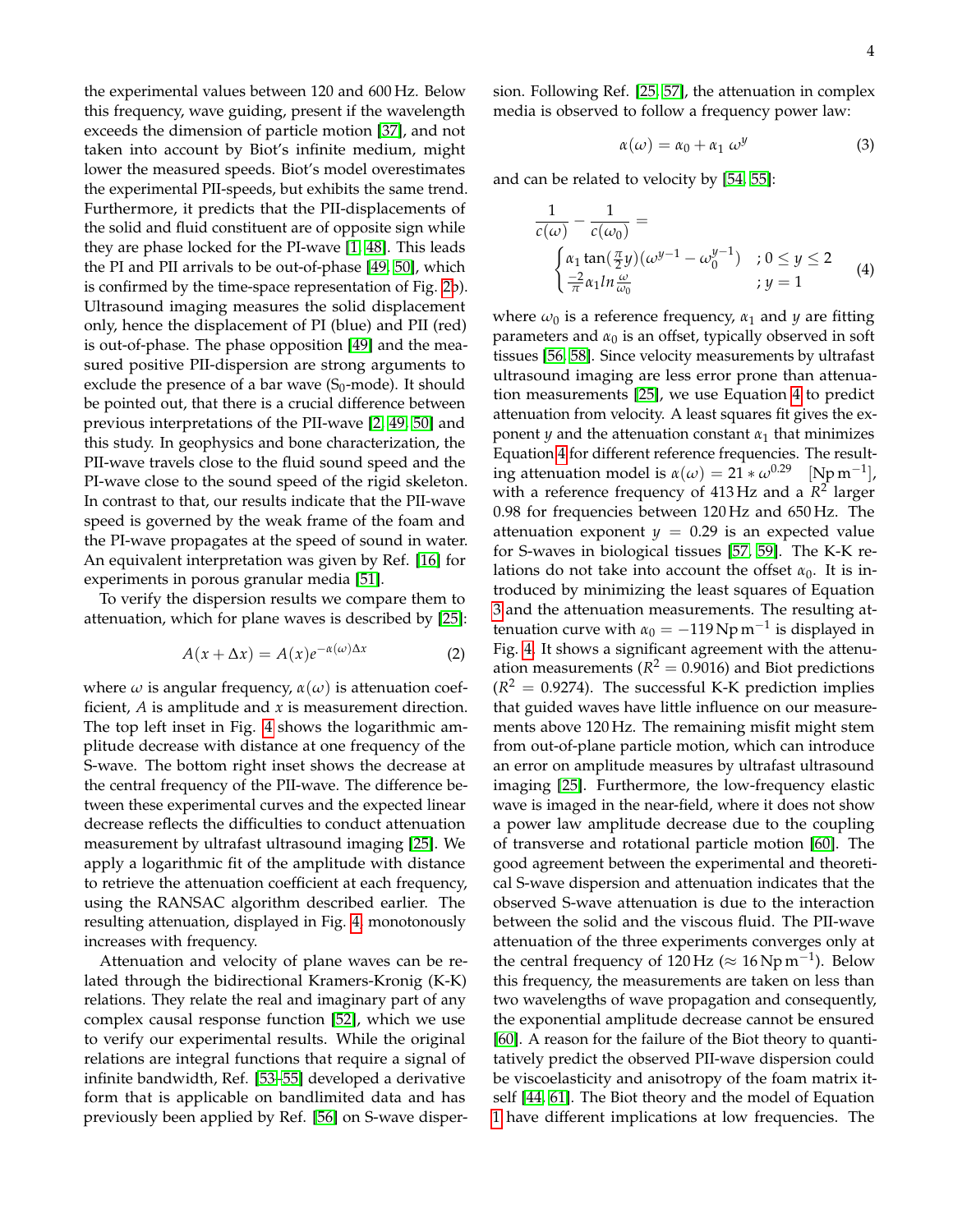Biot PII-wave disappears, whereas it persists as a decoupled frame-borne wave in Equation [1.](#page-1-1) Our velocity measurements support the decoupling hypothesis, but measurements at lower frequencies would be needed to make a definite statement.



<span id="page-4-17"></span>FIG. 4. Attenuation measurements, K-K and Biot predictions. The insets show the exemplary amplitude decrease of the S-wave (left) and PII-wave (right). Dots are attenuation measurements, solid blue and dashed red lines are the Biot predictions and the dashed blue line is the S-wave K-K prediction for Equation [3:](#page-2-0) *α*(*ω*) = *-119+21* ∗ *ω*0.29 [*Np m−1*].

In conclusion, we have showed the first direct observation of elastic wave propagation inside a poroelastic medium. The recorded compression wave of the secmeaium. The recorded compression wave or the sec-<br>ond kind (PII-wave) propagates at  $\sqrt{2}$  times the shear wave speed and is of opposite polarization compared to the first compression wave (PI-wave). Finally, the measured shear wave dispersion (S-wave) and attenuation are closely related to the fluid viscosity. These results might have important consequences in medical physics for characterizing porous organs such as the lung or the liver.

We are grateful to Aroune Duclos and Jean-Philippe Groby of the university of Le Mans for introducing us to the world of foams and for measuring the acoustic parameters of the Melamine foam. The project has received funding from the European Union's Horizon 2020 research and innovation programme under the Marie Sklodowska-Curie grant agreement No 641943 (ITN WAVES).

- <span id="page-4-0"></span>[1] M. A. Biot, Theory of Propagation of Elastic Waves in a Fluid-Saturated Porous Solid. I. Low-Frequency Range, [J.](https://doi.org/10.1121/1.1908239) [Acoust. Soc. Am.](https://doi.org/10.1121/1.1908239) **28**, 168 (1956).
- <span id="page-4-10"></span>[2] T. J. Plona, Observation of a second bulk compressional wave in a porous medium at ultrasonic frequencies, [Appl.](https://doi.org/10.1063/1.91445) Phys. Lett. **36**[, 259 \(1980\).](https://doi.org/10.1063/1.91445)
- <span id="page-4-1"></span>[3] W. Lauriks, L. Boeckx, and P. Leclaire, Characterization of porous acoustic materials, in *Sapem* (Lyon, 2005) pp. 0–14.
- <span id="page-4-2"></span>[4] M. A. Biot, Theory of Propagation of Elastic Waves in a Fluid-Saturated Porous Solid. II. Higher Frequency Range, [J. Acoust. Soc. Am.](https://doi.org/10.1121/1.1908241) **28**, 179 (1956).
- <span id="page-4-3"></span>[5] J. Geerstma, Younane Abousleiman, and A. H. Cheng, Maurice Biot - I remember him well, in *Proc. 3rd Biot Conf. Poromechanics* (2005) pp. 3–6.
- <span id="page-4-4"></span>[6] J. Allard and N. Atalla, *Propagation of Sound in Porous Media: modelling sound absorbing materials*, 2nd ed. (John Wiley & Sons, Ltd Registered, 2009).
- <span id="page-4-15"></span>[7] D. L. Johnson, J. Koplik, and R. Dashen, Theory of dynamic permeability and tortuosity in fluid saturated porous media, [J. Fluid Mech.](https://doi.org/10.1017/S0022112087000727) **176**, 379 (1987).
- <span id="page-4-16"></span>[8] Y. Champoux and J. F. Allard, Dynamic tortuosity and bulk modulus in air-saturated porous media, [J. Appl.](https://doi.org/10.1063/1.349482) Phys. **70**[, 1975 \(1991\).](https://doi.org/10.1063/1.349482)
- [9] Z. E. Fellah, N. Sebaa, M. Fellah, F. G. Mitri, E. Ogam, W. Lauriks, and C. Depollier, Application of the biot model to ultrasound in bone: Direct problem, [IEEE Trans.](https://doi.org/10.1109/TUFFC.2008.826) [Ultrason. Ferroelectr. Freq. Control](https://doi.org/10.1109/TUFFC.2008.826) **55**, 1508 (2008).
- [10] K. Mizuno, M. Matsukawa, T. Otani, P. Laugier, and F. Padilla, Propagation of two longitudinal waves in human cancellous bone: An in vitro study, [J. Acoust. Soc.](https://doi.org/10.1121/1.3111107) Am. **125**[, 3460 \(2009\).](https://doi.org/10.1121/1.3111107)
- <span id="page-4-5"></span>[11] Z. Dai, Y. Peng, B. M. Henry, H. A. Mansy, R. H. Sandler, and T. J. Royston, A comprehensive computational model of sound transmission through the porcine lung, [J. Acoust.](https://doi.org/10.1121/1.4890647) Soc. Am. **136**[, 1419 \(2014\).](https://doi.org/10.1121/1.4890647)
- <span id="page-4-6"></span>[12] T. E. Álvarez-Arenas, P. Y. Apel, and O. Orelovitch, Ultrasound attenuation in cylindrical micro-pores: Nondestructive porometry of ion-track membranes, [IEEE Trans.](https://doi.org/10.1109/TUFFC.951) [Ultrason. Ferroelectr. Freq. Control](https://doi.org/10.1109/TUFFC.951) **55**, 2442 (2008).
- <span id="page-4-7"></span>[13] B. Castagnede, A. Aknine, M. Melon, and C. Depollier, Ultrasonic characterization of the anisotropic behavior of air-saturated porous materials, Ultrasonics **36**[, 323 \(1998\).](https://doi.org/10.1016/S0041-624X(97)00093-0)
- <span id="page-4-8"></span>[14] B. Gerling, H. Löwe, and A. van Herwijnen, Measuring the Elastic Modulus of Snow, [Geophys. Res. Lett.](https://doi.org/10.1002/2017GL075110) **44**, [11,088 \(2017\).](https://doi.org/10.1002/2017GL075110)
- <span id="page-4-9"></span>[15] L. Boeckx, P. Leclaire, P. Khurana, C. Glorieux, W. Lauriks, and J. F. Allard, Guided elastic waves in porous materials saturated by air under Lamb conditions, [J. Appl. Phys.](https://doi.org/10.1063/1.1886885) **97**, [094911 \(2005\).](https://doi.org/10.1063/1.1886885)
- <span id="page-4-11"></span>[16] D. M. Smeulders, Experimental Evidence for Slow Compressional Waves, [J. Eng. Mech.](https://doi.org/10.1061/(ASCE)0733-9399(2005)131:9(908)) **131**, 908 (2005).
- <span id="page-4-12"></span>[17] Z. Dai, Y. Peng, H. A. Mansy, R. H. Sandler, and T. J. Royston, Comparison of Poroviscoelastic Models for Sound and Vibration in the Lungs, [J. Vib. Acoust.](https://doi.org/10.1115/1.4026436) **136**, 051012 [\(2014\).](https://doi.org/10.1115/1.4026436)
- [18] M. M. Nguyen, H. Xie, K. Paluch, D. Stanton, and B. Ramachandran, Pulmonary ultrasound elastography: a feasibility study with phantoms and ex-vivo tissue, in *[Proc.](https://doi.org/10.1117/12.2007354) [SPIE](https://doi.org/10.1117/12.2007354)*, Vol. 8675, edited by J. G. Bosch and M. M. Doyley (2013) p. 867503.
- <span id="page-4-13"></span>[19] J. Zhou and X. Zhang, Effect of a Thin Fluid Layer on Surface Wave Speed Measurements: A Lung Phantom Study, [J. Ultrasound Med. , 1 \(2018\).](https://doi.org/10.1002/jum.14802)
- <span id="page-4-14"></span>[20] D. Yang, Q. Li, and L. Zhang, Propagation of pore pressure diffusion waves in saturated dual-porosity media (II), J. Appl. Phys. **119**[, 154901 \(2016\).](https://doi.org/10.1063/1.4946832)